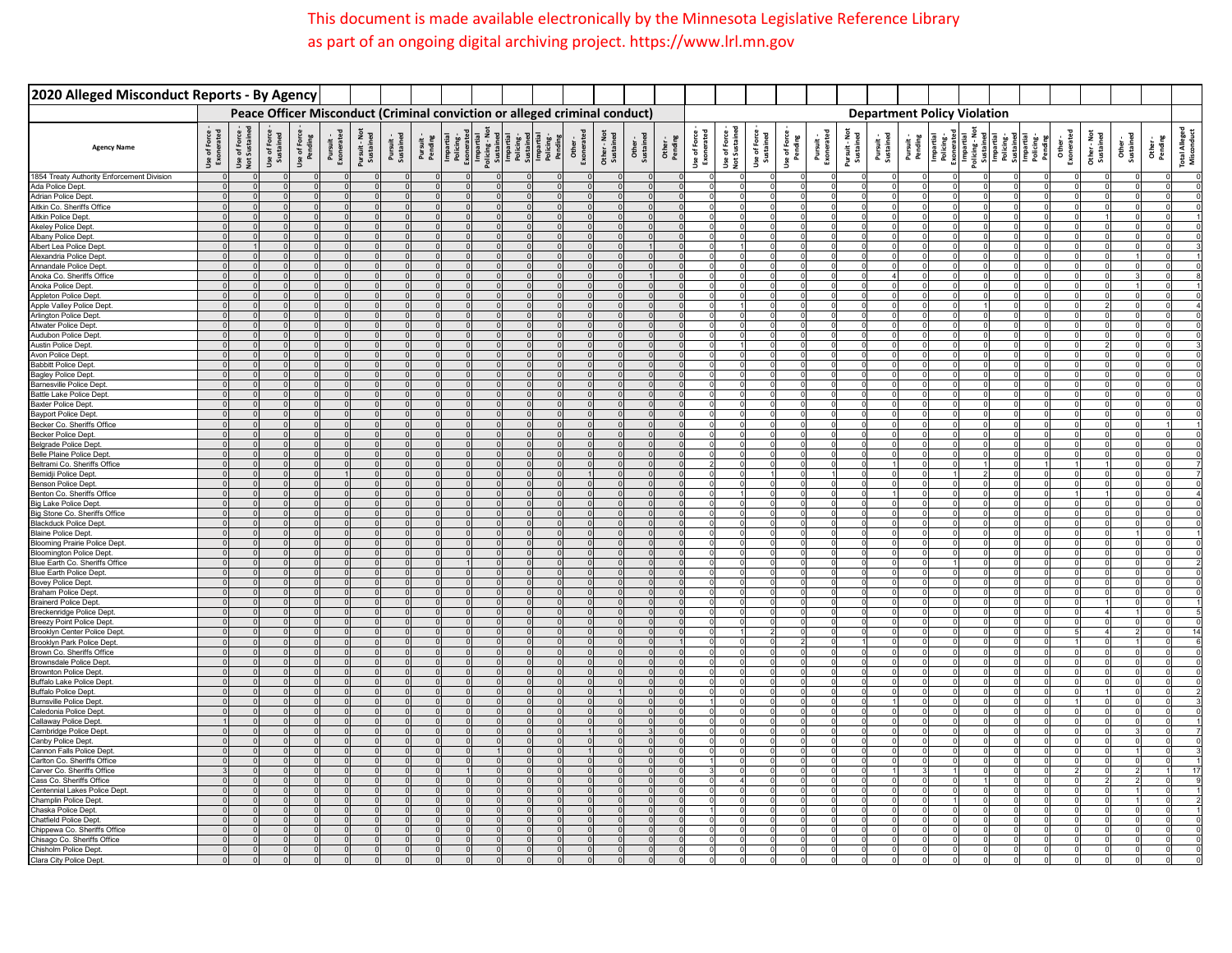| 2020 Alleged Misconduct Reports - By Agency                                        |                            |                                 |                           |  |  |                                                                            |  |  |  |                    |                            |                            |                           |                        |                         |                            |  |                                                                                                                                                                                                                                                                                                                                                                                                                                       |  |  |  |  |
|------------------------------------------------------------------------------------|----------------------------|---------------------------------|---------------------------|--|--|----------------------------------------------------------------------------|--|--|--|--------------------|----------------------------|----------------------------|---------------------------|------------------------|-------------------------|----------------------------|--|---------------------------------------------------------------------------------------------------------------------------------------------------------------------------------------------------------------------------------------------------------------------------------------------------------------------------------------------------------------------------------------------------------------------------------------|--|--|--|--|
|                                                                                    |                            |                                 |                           |  |  | Peace Officer Misconduct (Criminal conviction or alleged criminal conduct) |  |  |  |                    |                            |                            |                           |                        |                         |                            |  | <b>Department Policy Violation</b>                                                                                                                                                                                                                                                                                                                                                                                                    |  |  |  |  |
| <b>Agency Name</b>                                                                 | Use of Force<br>Exonerated | Use of Force -<br>Not Sustained | Use of Force<br>Sustained |  |  |                                                                            |  |  |  | Other -<br>Pending | Use of Force<br>Exonerated | Use of Forc<br>Not Sustair | Use of Force<br>Sustained | Use of Forc<br>Pending | Pursuit -<br>Exonerated | Pursuit - Not<br>Sustained |  | $\begin{tabular}{l c c c c c} \hline \textbf{P} & \textbf{F} & \textbf{F} & \textbf{F} & \textbf{F} \\ \hline \textbf{D} & \textbf{F} & \textbf{F} & \textbf{F} & \textbf{F} \\ \hline \textbf{D} & \textbf{F} & \textbf{F} & \textbf{F} & \textbf{F} \\ \hline \textbf{D} & \textbf{F} & \textbf{F} & \textbf{F} & \textbf{F} \\ \hline \textbf{D} & \textbf{D} & \textbf{F} & \textbf{F} & \textbf{F} \\ \hline \textbf{D} & \text$ |  |  |  |  |
| Clay Co. Sheriffs Office                                                           |                            |                                 |                           |  |  |                                                                            |  |  |  |                    |                            |                            |                           |                        |                         |                            |  |                                                                                                                                                                                                                                                                                                                                                                                                                                       |  |  |  |  |
| Clearbrook Police Dept                                                             |                            |                                 |                           |  |  |                                                                            |  |  |  |                    |                            |                            |                           |                        |                         |                            |  |                                                                                                                                                                                                                                                                                                                                                                                                                                       |  |  |  |  |
| Clearwater Co. Sheriffs Office                                                     |                            | $\Omega$                        |                           |  |  |                                                                            |  |  |  |                    |                            |                            |                           |                        |                         |                            |  |                                                                                                                                                                                                                                                                                                                                                                                                                                       |  |  |  |  |
| Cleveland Police Dept.<br>Climax Police Dept                                       |                            | $\Omega$<br>$\Omega$            |                           |  |  |                                                                            |  |  |  |                    |                            |                            |                           |                        |                         |                            |  |                                                                                                                                                                                                                                                                                                                                                                                                                                       |  |  |  |  |
| <b>Cloquet Police Dept</b>                                                         |                            |                                 |                           |  |  |                                                                            |  |  |  |                    |                            |                            |                           |                        |                         |                            |  |                                                                                                                                                                                                                                                                                                                                                                                                                                       |  |  |  |  |
| Cold Spring/Richmond Police Dept.                                                  |                            |                                 |                           |  |  |                                                                            |  |  |  |                    |                            |                            |                           |                        |                         |                            |  |                                                                                                                                                                                                                                                                                                                                                                                                                                       |  |  |  |  |
| Coleraine Police Dept.                                                             |                            |                                 |                           |  |  |                                                                            |  |  |  |                    |                            |                            |                           |                        |                         |                            |  |                                                                                                                                                                                                                                                                                                                                                                                                                                       |  |  |  |  |
| Columbia Heights Police Dept.                                                      |                            |                                 |                           |  |  |                                                                            |  |  |  |                    |                            |                            |                           |                        |                         |                            |  |                                                                                                                                                                                                                                                                                                                                                                                                                                       |  |  |  |  |
| Comfrey Police Dept.                                                               |                            |                                 |                           |  |  |                                                                            |  |  |  |                    |                            |                            |                           |                        |                         |                            |  |                                                                                                                                                                                                                                                                                                                                                                                                                                       |  |  |  |  |
| Cook Co. Sheriffs Office                                                           |                            |                                 |                           |  |  |                                                                            |  |  |  |                    |                            |                            |                           |                        |                         |                            |  |                                                                                                                                                                                                                                                                                                                                                                                                                                       |  |  |  |  |
| Coon Rapids Police Dept<br>Corcoran Police Dept.                                   |                            |                                 |                           |  |  |                                                                            |  |  |  |                    |                            |                            |                           |                        |                         |                            |  |                                                                                                                                                                                                                                                                                                                                                                                                                                       |  |  |  |  |
| Cottage Grove Police Dept                                                          |                            |                                 |                           |  |  |                                                                            |  |  |  |                    |                            |                            |                           |                        |                         |                            |  |                                                                                                                                                                                                                                                                                                                                                                                                                                       |  |  |  |  |
| Cottonwood Co. Sheriffs Office                                                     |                            |                                 |                           |  |  |                                                                            |  |  |  |                    |                            |                            |                           |                        |                         |                            |  |                                                                                                                                                                                                                                                                                                                                                                                                                                       |  |  |  |  |
| <b>Crookston Police Dept</b>                                                       |                            |                                 |                           |  |  |                                                                            |  |  |  |                    |                            |                            |                           |                        |                         |                            |  |                                                                                                                                                                                                                                                                                                                                                                                                                                       |  |  |  |  |
| Crosby Police Dept.<br>Crosslake Police Dept.                                      |                            |                                 |                           |  |  |                                                                            |  |  |  |                    |                            |                            |                           |                        |                         |                            |  |                                                                                                                                                                                                                                                                                                                                                                                                                                       |  |  |  |  |
| Crow Wing Co. Sheriffs Office                                                      |                            |                                 |                           |  |  |                                                                            |  |  |  |                    |                            |                            |                           |                        |                         |                            |  |                                                                                                                                                                                                                                                                                                                                                                                                                                       |  |  |  |  |
| Crystal Police Dept.                                                               |                            |                                 |                           |  |  |                                                                            |  |  |  |                    |                            |                            |                           |                        |                         |                            |  |                                                                                                                                                                                                                                                                                                                                                                                                                                       |  |  |  |  |
| Cuyuna Police Dept                                                                 |                            |                                 |                           |  |  |                                                                            |  |  |  |                    |                            |                            |                           |                        |                         |                            |  |                                                                                                                                                                                                                                                                                                                                                                                                                                       |  |  |  |  |
| Cyrus Police Dept.                                                                 |                            |                                 |                           |  |  |                                                                            |  |  |  |                    |                            |                            |                           |                        |                         |                            |  |                                                                                                                                                                                                                                                                                                                                                                                                                                       |  |  |  |  |
| Dakota Co. Sheriffs Office                                                         |                            |                                 |                           |  |  |                                                                            |  |  |  |                    |                            |                            |                           |                        |                         |                            |  |                                                                                                                                                                                                                                                                                                                                                                                                                                       |  |  |  |  |
| Danube Police Dept.<br>Dawson Police Dept                                          |                            |                                 |                           |  |  |                                                                            |  |  |  |                    |                            |                            |                           |                        |                         |                            |  |                                                                                                                                                                                                                                                                                                                                                                                                                                       |  |  |  |  |
| Dayton Police Dept.                                                                |                            |                                 |                           |  |  |                                                                            |  |  |  |                    |                            |                            |                           |                        |                         |                            |  |                                                                                                                                                                                                                                                                                                                                                                                                                                       |  |  |  |  |
| Deephaven Police Dept                                                              |                            |                                 |                           |  |  |                                                                            |  |  |  |                    |                            |                            |                           |                        |                         |                            |  |                                                                                                                                                                                                                                                                                                                                                                                                                                       |  |  |  |  |
| Deer River Police Dept.                                                            |                            |                                 |                           |  |  |                                                                            |  |  |  |                    |                            |                            |                           |                        |                         |                            |  |                                                                                                                                                                                                                                                                                                                                                                                                                                       |  |  |  |  |
| Deerwood Police Dept.                                                              |                            | $\Omega$                        |                           |  |  |                                                                            |  |  |  |                    |                            |                            |                           |                        |                         |                            |  |                                                                                                                                                                                                                                                                                                                                                                                                                                       |  |  |  |  |
| Department Of Commerce Fraud Bureau                                                |                            |                                 |                           |  |  |                                                                            |  |  |  |                    |                            |                            |                           |                        |                         |                            |  |                                                                                                                                                                                                                                                                                                                                                                                                                                       |  |  |  |  |
| Department Of Natural Resources<br>Dept. Of Corrections Fugitive Apprehension Unit |                            |                                 |                           |  |  |                                                                            |  |  |  |                    |                            |                            |                           |                        |                         |                            |  |                                                                                                                                                                                                                                                                                                                                                                                                                                       |  |  |  |  |
| Detroit Lakes Police Dept.                                                         |                            |                                 |                           |  |  |                                                                            |  |  |  |                    |                            |                            |                           |                        |                         |                            |  |                                                                                                                                                                                                                                                                                                                                                                                                                                       |  |  |  |  |
| Dilworth Police Dept                                                               |                            |                                 |                           |  |  |                                                                            |  |  |  |                    |                            |                            |                           |                        |                         |                            |  |                                                                                                                                                                                                                                                                                                                                                                                                                                       |  |  |  |  |
| Dodge Co. Sheriffs Office                                                          |                            |                                 |                           |  |  |                                                                            |  |  |  |                    |                            |                            |                           |                        |                         |                            |  |                                                                                                                                                                                                                                                                                                                                                                                                                                       |  |  |  |  |
| Douglas Co. Sheriffs Office                                                        |                            |                                 |                           |  |  |                                                                            |  |  |  |                    |                            |                            |                           |                        |                         |                            |  |                                                                                                                                                                                                                                                                                                                                                                                                                                       |  |  |  |  |
| DPS, Alcohol & Gambling Enf.                                                       |                            |                                 |                           |  |  |                                                                            |  |  |  |                    |                            |                            |                           |                        |                         |                            |  |                                                                                                                                                                                                                                                                                                                                                                                                                                       |  |  |  |  |
| DPS, Bureau Of Criminal Apprehension<br>Duluth Police Dept.                        |                            |                                 |                           |  |  |                                                                            |  |  |  |                    |                            |                            |                           |                        |                         |                            |  |                                                                                                                                                                                                                                                                                                                                                                                                                                       |  |  |  |  |
| Duluth Township Police Dept.                                                       |                            |                                 |                           |  |  |                                                                            |  |  |  |                    |                            |                            |                           |                        |                         |                            |  |                                                                                                                                                                                                                                                                                                                                                                                                                                       |  |  |  |  |
| Dundas Police Dept.                                                                |                            |                                 |                           |  |  |                                                                            |  |  |  |                    |                            |                            |                           |                        |                         |                            |  |                                                                                                                                                                                                                                                                                                                                                                                                                                       |  |  |  |  |
| Eagan Police Dept.                                                                 |                            |                                 |                           |  |  |                                                                            |  |  |  |                    |                            |                            |                           |                        |                         |                            |  |                                                                                                                                                                                                                                                                                                                                                                                                                                       |  |  |  |  |
| Eagle Lake Police Dept.                                                            |                            |                                 |                           |  |  |                                                                            |  |  |  |                    |                            |                            |                           |                        |                         |                            |  |                                                                                                                                                                                                                                                                                                                                                                                                                                       |  |  |  |  |
| East Grand Forks Police Dept<br>East Range Police Dept.                            |                            |                                 |                           |  |  |                                                                            |  |  |  |                    |                            |                            |                           |                        |                         |                            |  |                                                                                                                                                                                                                                                                                                                                                                                                                                       |  |  |  |  |
| Eden Prairie Police Dept                                                           |                            |                                 |                           |  |  |                                                                            |  |  |  |                    |                            |                            |                           |                        |                         |                            |  |                                                                                                                                                                                                                                                                                                                                                                                                                                       |  |  |  |  |
| Eden Valley Police Dept.                                                           |                            |                                 |                           |  |  |                                                                            |  |  |  |                    |                            |                            |                           |                        |                         |                            |  |                                                                                                                                                                                                                                                                                                                                                                                                                                       |  |  |  |  |
| Edina Police Dept.                                                                 |                            |                                 |                           |  |  |                                                                            |  |  |  |                    |                            |                            |                           |                        |                         |                            |  |                                                                                                                                                                                                                                                                                                                                                                                                                                       |  |  |  |  |
| Elko New Market Police Dept<br>Elk River Police Dept                               |                            |                                 |                           |  |  |                                                                            |  |  |  |                    |                            |                            |                           |                        |                         |                            |  |                                                                                                                                                                                                                                                                                                                                                                                                                                       |  |  |  |  |
| <b>Elmore Police Dept</b>                                                          |                            |                                 |                           |  |  |                                                                            |  |  |  |                    |                            |                            |                           |                        |                         |                            |  |                                                                                                                                                                                                                                                                                                                                                                                                                                       |  |  |  |  |
| <b>Ely Police Dept</b>                                                             |                            |                                 |                           |  |  |                                                                            |  |  |  |                    |                            |                            |                           |                        |                         |                            |  |                                                                                                                                                                                                                                                                                                                                                                                                                                       |  |  |  |  |
| <b>Emily Police Dept</b>                                                           |                            |                                 |                           |  |  |                                                                            |  |  |  |                    |                            |                            |                           |                        |                         |                            |  |                                                                                                                                                                                                                                                                                                                                                                                                                                       |  |  |  |  |
| <b>Eveleth Police Dept</b>                                                         |                            |                                 |                           |  |  |                                                                            |  |  |  |                    |                            |                            |                           |                        |                         |                            |  |                                                                                                                                                                                                                                                                                                                                                                                                                                       |  |  |  |  |
| Fairfax Police Dept                                                                |                            |                                 |                           |  |  |                                                                            |  |  |  |                    |                            |                            |                           |                        |                         |                            |  |                                                                                                                                                                                                                                                                                                                                                                                                                                       |  |  |  |  |
| Fairmont Police Dept<br>Faribault Co. Sheriffs Office                              |                            |                                 |                           |  |  |                                                                            |  |  |  |                    |                            |                            |                           |                        |                         |                            |  |                                                                                                                                                                                                                                                                                                                                                                                                                                       |  |  |  |  |
| Faribault Police Dept.                                                             |                            |                                 |                           |  |  |                                                                            |  |  |  |                    |                            |                            |                           |                        |                         |                            |  |                                                                                                                                                                                                                                                                                                                                                                                                                                       |  |  |  |  |
| Farmington Police Dept                                                             |                            |                                 |                           |  |  |                                                                            |  |  |  |                    |                            |                            |                           |                        |                         |                            |  |                                                                                                                                                                                                                                                                                                                                                                                                                                       |  |  |  |  |
| Fergus Falls Police Dept                                                           |                            |                                 |                           |  |  |                                                                            |  |  |  |                    |                            |                            |                           |                        |                         |                            |  |                                                                                                                                                                                                                                                                                                                                                                                                                                       |  |  |  |  |
| Fillmore Co. Sheriffs Office<br>Fisher Police Dept.                                |                            |                                 |                           |  |  |                                                                            |  |  |  |                    |                            |                            |                           |                        |                         |                            |  |                                                                                                                                                                                                                                                                                                                                                                                                                                       |  |  |  |  |
| Floodwood Police Dept.                                                             |                            |                                 |                           |  |  |                                                                            |  |  |  |                    |                            |                            |                           |                        |                         |                            |  |                                                                                                                                                                                                                                                                                                                                                                                                                                       |  |  |  |  |
| Foley Police Dept.                                                                 |                            |                                 |                           |  |  |                                                                            |  |  |  |                    |                            |                            |                           |                        |                         |                            |  |                                                                                                                                                                                                                                                                                                                                                                                                                                       |  |  |  |  |
| Fond Du Lac Tribal Police Dept.                                                    |                            |                                 |                           |  |  |                                                                            |  |  |  |                    |                            |                            |                           |                        |                         |                            |  |                                                                                                                                                                                                                                                                                                                                                                                                                                       |  |  |  |  |
| Forest Lake Police Dept.                                                           |                            |                                 |                           |  |  |                                                                            |  |  |  |                    |                            |                            |                           |                        |                         |                            |  |                                                                                                                                                                                                                                                                                                                                                                                                                                       |  |  |  |  |
| Frazee Police Dept.<br>Freeborn Co. Sheriffs Office                                |                            |                                 |                           |  |  |                                                                            |  |  |  |                    |                            |                            |                           |                        |                         |                            |  |                                                                                                                                                                                                                                                                                                                                                                                                                                       |  |  |  |  |
| <b>Fridley Police Dept</b>                                                         |                            |                                 |                           |  |  |                                                                            |  |  |  |                    |                            |                            |                           |                        |                         |                            |  |                                                                                                                                                                                                                                                                                                                                                                                                                                       |  |  |  |  |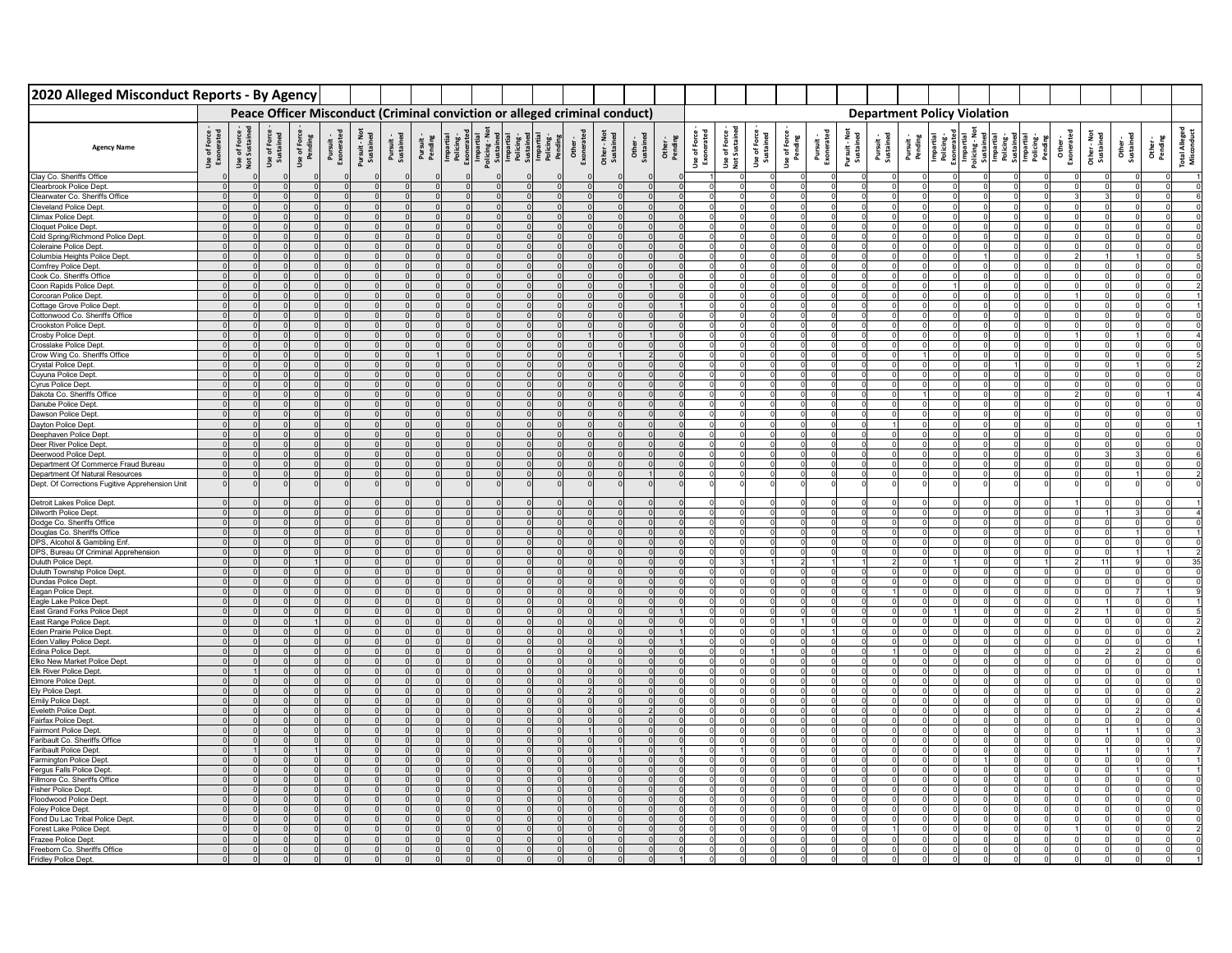| 2020 Alleged Misconduct Reports - By Agency                          |                            |                              |                           |          |  |  |                                                                                                                                                                                                                                                                                                                                                                                                                                                                                            |  |  |  |          |  |                                                                                          |                         |                         |                            |  |                                    |  |  |  |  |
|----------------------------------------------------------------------|----------------------------|------------------------------|---------------------------|----------|--|--|--------------------------------------------------------------------------------------------------------------------------------------------------------------------------------------------------------------------------------------------------------------------------------------------------------------------------------------------------------------------------------------------------------------------------------------------------------------------------------------------|--|--|--|----------|--|------------------------------------------------------------------------------------------|-------------------------|-------------------------|----------------------------|--|------------------------------------|--|--|--|--|
|                                                                      |                            |                              |                           |          |  |  | Peace Officer Misconduct (Criminal conviction or alleged criminal conduct)                                                                                                                                                                                                                                                                                                                                                                                                                 |  |  |  |          |  |                                                                                          |                         |                         |                            |  | <b>Department Policy Violation</b> |  |  |  |  |
| <b>Agency Name</b>                                                   | Use of Force<br>Exonerated | Use of Force<br>Not Sustaine | Use of Force<br>Sustained |          |  |  | $\begin{tabular}{l c c c c c c} \hline & \multicolumn{3}{c}{\textbf{Use of Fove}}\\ \hline \multicolumn{3}{c}{\textbf{Perdive}}\\ \hline \multicolumn{3}{c}{\textbf{Perdive}}\\ \hline \multicolumn{3}{c}{\textbf{Perdive}}\\ \hline \multicolumn{3}{c}{\textbf{Perdive}}\\ \hline \multicolumn{3}{c}{\textbf{Perdive}}\\ \hline \multicolumn{3}{c}{\textbf{Perdive}}\\ \hline \multicolumn{3}{c}{\textbf{Perdive}}\\ \hline \multicolumn{3}{c}{\textbf{Perdive}}\\ \hline \multicolumn{3$ |  |  |  |          |  | Use of Force<br>Exonerated<br>Use of Force<br>Not Sustained<br>Use of Force<br>Sustained | Use of Force<br>Pending | Pursuit -<br>Exonerated | Pursuit - Not<br>Sustained |  |                                    |  |  |  |  |
| Fulda Police Dept.                                                   |                            |                              |                           |          |  |  |                                                                                                                                                                                                                                                                                                                                                                                                                                                                                            |  |  |  | $\Omega$ |  |                                                                                          |                         |                         |                            |  |                                    |  |  |  |  |
| Gaylord Police Dept.                                                 |                            |                              |                           | $\Omega$ |  |  |                                                                                                                                                                                                                                                                                                                                                                                                                                                                                            |  |  |  | $\Omega$ |  |                                                                                          |                         |                         |                            |  |                                    |  |  |  |  |
| Gibbon Police Dept.<br>Gilbert Police Dept.                          |                            |                              |                           | $\Omega$ |  |  |                                                                                                                                                                                                                                                                                                                                                                                                                                                                                            |  |  |  | $\Omega$ |  |                                                                                          |                         |                         |                            |  |                                    |  |  |  |  |
| Glencoe Police Dept                                                  |                            |                              |                           |          |  |  |                                                                                                                                                                                                                                                                                                                                                                                                                                                                                            |  |  |  |          |  |                                                                                          |                         |                         |                            |  |                                    |  |  |  |  |
| Glenwood Police Dept                                                 |                            |                              |                           |          |  |  |                                                                                                                                                                                                                                                                                                                                                                                                                                                                                            |  |  |  |          |  |                                                                                          |                         |                         |                            |  |                                    |  |  |  |  |
| Glyndon Police Dept.                                                 |                            |                              |                           |          |  |  |                                                                                                                                                                                                                                                                                                                                                                                                                                                                                            |  |  |  |          |  |                                                                                          |                         |                         |                            |  |                                    |  |  |  |  |
| Golden Valley Police Dept                                            |                            |                              |                           |          |  |  |                                                                                                                                                                                                                                                                                                                                                                                                                                                                                            |  |  |  |          |  |                                                                                          |                         |                         |                            |  |                                    |  |  |  |  |
| Goodhue Co. Sheriffs Office<br>Goodhue Police Dept.                  |                            |                              |                           |          |  |  |                                                                                                                                                                                                                                                                                                                                                                                                                                                                                            |  |  |  |          |  |                                                                                          |                         |                         |                            |  |                                    |  |  |  |  |
| Goodview Police Dept                                                 |                            |                              |                           |          |  |  |                                                                                                                                                                                                                                                                                                                                                                                                                                                                                            |  |  |  |          |  |                                                                                          |                         |                         |                            |  |                                    |  |  |  |  |
| Grand Meadow Police Dep                                              |                            |                              |                           |          |  |  |                                                                                                                                                                                                                                                                                                                                                                                                                                                                                            |  |  |  |          |  |                                                                                          |                         |                         |                            |  |                                    |  |  |  |  |
| <b>Grand Rapids Police De</b>                                        |                            |                              |                           |          |  |  |                                                                                                                                                                                                                                                                                                                                                                                                                                                                                            |  |  |  |          |  |                                                                                          |                         |                         |                            |  |                                    |  |  |  |  |
| Granite Falls Police Dep<br>Grant Co. Sheriffs Office                |                            |                              |                           |          |  |  |                                                                                                                                                                                                                                                                                                                                                                                                                                                                                            |  |  |  |          |  |                                                                                          |                         |                         |                            |  |                                    |  |  |  |  |
| <b>Hallock Police Dept</b>                                           |                            |                              |                           |          |  |  |                                                                                                                                                                                                                                                                                                                                                                                                                                                                                            |  |  |  |          |  |                                                                                          |                         |                         |                            |  |                                    |  |  |  |  |
| <b>Hastings Police Dept</b>                                          |                            |                              |                           |          |  |  |                                                                                                                                                                                                                                                                                                                                                                                                                                                                                            |  |  |  |          |  |                                                                                          |                         |                         |                            |  |                                    |  |  |  |  |
| Hawley Police Dept.                                                  |                            |                              |                           |          |  |  |                                                                                                                                                                                                                                                                                                                                                                                                                                                                                            |  |  |  |          |  |                                                                                          |                         |                         |                            |  |                                    |  |  |  |  |
| Hector Police Dept.                                                  |                            |                              |                           |          |  |  |                                                                                                                                                                                                                                                                                                                                                                                                                                                                                            |  |  |  |          |  |                                                                                          |                         |                         |                            |  |                                    |  |  |  |  |
| Henderson Police Dept<br>Hennepin Co. Sheriffs Office                |                            |                              |                           |          |  |  |                                                                                                                                                                                                                                                                                                                                                                                                                                                                                            |  |  |  |          |  |                                                                                          |                         |                         |                            |  |                                    |  |  |  |  |
| Henning Police Dept.                                                 |                            |                              |                           |          |  |  |                                                                                                                                                                                                                                                                                                                                                                                                                                                                                            |  |  |  |          |  |                                                                                          |                         |                         |                            |  |                                    |  |  |  |  |
| Hermantown Police Dept                                               |                            |                              |                           |          |  |  |                                                                                                                                                                                                                                                                                                                                                                                                                                                                                            |  |  |  |          |  |                                                                                          |                         |                         |                            |  |                                    |  |  |  |  |
| Heron Lake Police Dept                                               |                            |                              |                           |          |  |  |                                                                                                                                                                                                                                                                                                                                                                                                                                                                                            |  |  |  |          |  |                                                                                          |                         |                         |                            |  |                                    |  |  |  |  |
| <b>Hibbing Police Dept</b><br>Hill City Police Dept.                 |                            |                              |                           |          |  |  |                                                                                                                                                                                                                                                                                                                                                                                                                                                                                            |  |  |  |          |  |                                                                                          |                         |                         |                            |  |                                    |  |  |  |  |
| Hokah Police Dept.                                                   |                            |                              |                           |          |  |  |                                                                                                                                                                                                                                                                                                                                                                                                                                                                                            |  |  |  |          |  |                                                                                          |                         |                         |                            |  |                                    |  |  |  |  |
| Hopkins Police Dept.                                                 |                            |                              |                           |          |  |  |                                                                                                                                                                                                                                                                                                                                                                                                                                                                                            |  |  |  |          |  |                                                                                          |                         |                         |                            |  |                                    |  |  |  |  |
| Houston Co. Sheriffs Office                                          |                            |                              |                           |          |  |  |                                                                                                                                                                                                                                                                                                                                                                                                                                                                                            |  |  |  |          |  |                                                                                          |                         |                         |                            |  |                                    |  |  |  |  |
| <b>Houston Police Dept</b><br>Howard Lake Police Dept                |                            |                              |                           |          |  |  |                                                                                                                                                                                                                                                                                                                                                                                                                                                                                            |  |  |  |          |  |                                                                                          |                         |                         |                            |  |                                    |  |  |  |  |
| Hubbard Co. Sheriffs Office                                          |                            |                              |                           |          |  |  |                                                                                                                                                                                                                                                                                                                                                                                                                                                                                            |  |  |  |          |  |                                                                                          |                         |                         |                            |  |                                    |  |  |  |  |
| <b>Hutchinson Police Dept</b>                                        |                            |                              |                           |          |  |  |                                                                                                                                                                                                                                                                                                                                                                                                                                                                                            |  |  |  |          |  |                                                                                          |                         |                         |                            |  |                                    |  |  |  |  |
| International Falls Police Dep                                       |                            |                              |                           |          |  |  |                                                                                                                                                                                                                                                                                                                                                                                                                                                                                            |  |  |  |          |  |                                                                                          |                         |                         |                            |  |                                    |  |  |  |  |
| Inver Grove Heights Police Dept<br>Isanti Co. Sheriffs Office        |                            |                              |                           |          |  |  |                                                                                                                                                                                                                                                                                                                                                                                                                                                                                            |  |  |  |          |  |                                                                                          |                         |                         |                            |  |                                    |  |  |  |  |
| Isanti Police Dept.                                                  |                            |                              |                           |          |  |  |                                                                                                                                                                                                                                                                                                                                                                                                                                                                                            |  |  |  |          |  |                                                                                          |                         |                         |                            |  |                                    |  |  |  |  |
| Isle Police Dept.                                                    |                            |                              |                           |          |  |  |                                                                                                                                                                                                                                                                                                                                                                                                                                                                                            |  |  |  |          |  |                                                                                          |                         |                         |                            |  |                                    |  |  |  |  |
| Itasca Co. Sheriffs Office                                           |                            |                              |                           |          |  |  |                                                                                                                                                                                                                                                                                                                                                                                                                                                                                            |  |  |  |          |  |                                                                                          |                         |                         |                            |  |                                    |  |  |  |  |
| Ivanhoe Police Dept.                                                 |                            |                              |                           |          |  |  |                                                                                                                                                                                                                                                                                                                                                                                                                                                                                            |  |  |  |          |  |                                                                                          |                         |                         |                            |  |                                    |  |  |  |  |
| Jackson Co. Sheriffs Office<br>Janesville Police Dept.               |                            |                              |                           |          |  |  |                                                                                                                                                                                                                                                                                                                                                                                                                                                                                            |  |  |  |          |  |                                                                                          |                         |                         |                            |  |                                    |  |  |  |  |
| Jordan Police Dept.                                                  |                            |                              |                           |          |  |  |                                                                                                                                                                                                                                                                                                                                                                                                                                                                                            |  |  |  |          |  |                                                                                          |                         |                         |                            |  |                                    |  |  |  |  |
| Kanabec Co. Sheriffs Office                                          |                            |                              |                           |          |  |  |                                                                                                                                                                                                                                                                                                                                                                                                                                                                                            |  |  |  |          |  |                                                                                          |                         |                         |                            |  |                                    |  |  |  |  |
| Kandiyohi Co. Sheriffs Office                                        |                            |                              |                           |          |  |  |                                                                                                                                                                                                                                                                                                                                                                                                                                                                                            |  |  |  |          |  |                                                                                          |                         |                         |                            |  |                                    |  |  |  |  |
| Kasson Police Dept.<br>Keewatin Police Dept.                         |                            |                              |                           |          |  |  |                                                                                                                                                                                                                                                                                                                                                                                                                                                                                            |  |  |  |          |  |                                                                                          |                         |                         |                            |  |                                    |  |  |  |  |
| Kenyon Police Dept.                                                  |                            |                              |                           |          |  |  |                                                                                                                                                                                                                                                                                                                                                                                                                                                                                            |  |  |  |          |  |                                                                                          |                         |                         |                            |  |                                    |  |  |  |  |
| Kittson Co. Sheriffs Office                                          |                            |                              |                           |          |  |  |                                                                                                                                                                                                                                                                                                                                                                                                                                                                                            |  |  |  |          |  |                                                                                          |                         |                         |                            |  |                                    |  |  |  |  |
| Koochiching Co. Sheriffs Office<br>Lac Qui Parle Co. Sheriffs Office |                            |                              |                           |          |  |  |                                                                                                                                                                                                                                                                                                                                                                                                                                                                                            |  |  |  |          |  |                                                                                          |                         |                         |                            |  |                                    |  |  |  |  |
| La Crescent Police Dept.                                             |                            |                              |                           |          |  |  |                                                                                                                                                                                                                                                                                                                                                                                                                                                                                            |  |  |  |          |  |                                                                                          |                         |                         |                            |  |                                    |  |  |  |  |
| Lake City Police Dept.                                               |                            |                              |                           |          |  |  |                                                                                                                                                                                                                                                                                                                                                                                                                                                                                            |  |  |  |          |  |                                                                                          |                         |                         |                            |  |                                    |  |  |  |  |
| Lake Co. Sheriffs Office                                             |                            |                              |                           |          |  |  |                                                                                                                                                                                                                                                                                                                                                                                                                                                                                            |  |  |  |          |  |                                                                                          |                         |                         |                            |  |                                    |  |  |  |  |
| Lake Crystal Police Dep                                              |                            |                              |                           |          |  |  |                                                                                                                                                                                                                                                                                                                                                                                                                                                                                            |  |  |  |          |  |                                                                                          |                         |                         |                            |  |                                    |  |  |  |  |
| Lakefield Police Dept.<br>Lake Of The Woods Co. Sheriffs Office      |                            |                              |                           |          |  |  |                                                                                                                                                                                                                                                                                                                                                                                                                                                                                            |  |  |  |          |  |                                                                                          |                         |                         |                            |  |                                    |  |  |  |  |
| Lake Park Police Dept.                                               |                            |                              |                           |          |  |  |                                                                                                                                                                                                                                                                                                                                                                                                                                                                                            |  |  |  |          |  |                                                                                          |                         |                         |                            |  |                                    |  |  |  |  |
| Lakes Area Police Dept                                               |                            |                              |                           |          |  |  |                                                                                                                                                                                                                                                                                                                                                                                                                                                                                            |  |  |  |          |  |                                                                                          |                         |                         |                            |  |                                    |  |  |  |  |
| Lake Shore Police Dept                                               |                            |                              |                           |          |  |  |                                                                                                                                                                                                                                                                                                                                                                                                                                                                                            |  |  |  |          |  |                                                                                          |                         |                         |                            |  |                                    |  |  |  |  |
| Lakeville Police Dept<br><b>Lamberton Police Dept</b>                |                            |                              |                           |          |  |  |                                                                                                                                                                                                                                                                                                                                                                                                                                                                                            |  |  |  |          |  |                                                                                          |                         |                         |                            |  |                                    |  |  |  |  |
| Le Center Police Dept.                                               |                            |                              |                           |          |  |  |                                                                                                                                                                                                                                                                                                                                                                                                                                                                                            |  |  |  |          |  |                                                                                          |                         |                         |                            |  |                                    |  |  |  |  |
| Leech Lake Tribal Police Dept                                        |                            |                              |                           |          |  |  |                                                                                                                                                                                                                                                                                                                                                                                                                                                                                            |  |  |  |          |  |                                                                                          |                         |                         |                            |  |                                    |  |  |  |  |
| Lester Prairie Police Dept                                           |                            |                              |                           |          |  |  |                                                                                                                                                                                                                                                                                                                                                                                                                                                                                            |  |  |  |          |  |                                                                                          |                         |                         |                            |  |                                    |  |  |  |  |
| Le Sueur Co. Sheriffs Office                                         |                            |                              |                           |          |  |  |                                                                                                                                                                                                                                                                                                                                                                                                                                                                                            |  |  |  |          |  |                                                                                          |                         |                         |                            |  |                                    |  |  |  |  |
| Le Sueur Police Dept.<br>Lewiston Police Dept.                       |                            |                              |                           |          |  |  |                                                                                                                                                                                                                                                                                                                                                                                                                                                                                            |  |  |  |          |  |                                                                                          |                         |                         |                            |  |                                    |  |  |  |  |
| Lincoln Co. Sheriffs Office                                          |                            |                              |                           |          |  |  |                                                                                                                                                                                                                                                                                                                                                                                                                                                                                            |  |  |  |          |  |                                                                                          |                         |                         |                            |  |                                    |  |  |  |  |
| Lino Lakes Police Dept                                               |                            |                              |                           |          |  |  |                                                                                                                                                                                                                                                                                                                                                                                                                                                                                            |  |  |  |          |  |                                                                                          |                         |                         |                            |  |                                    |  |  |  |  |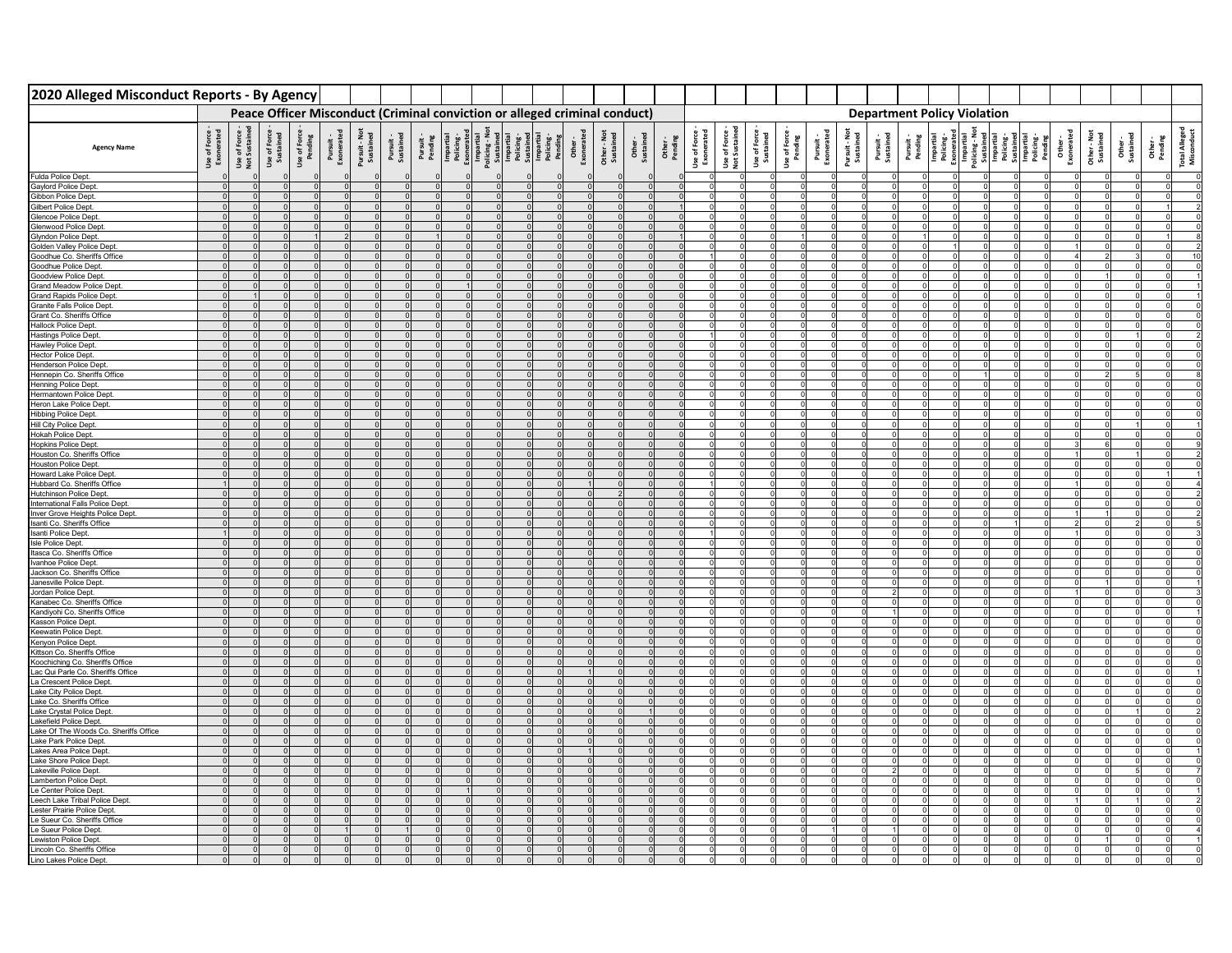| 2020 Alleged Misconduct Reports - By Agency                               |                            |                              |                           |                         |  |  |                                                                            |  |  |  |                    |                            |                            |                                  |                        |                         |                            |  |                                    |  |  |                                                                                                                                                                                                                                                                                                                                                                                                                                       |  |
|---------------------------------------------------------------------------|----------------------------|------------------------------|---------------------------|-------------------------|--|--|----------------------------------------------------------------------------|--|--|--|--------------------|----------------------------|----------------------------|----------------------------------|------------------------|-------------------------|----------------------------|--|------------------------------------|--|--|---------------------------------------------------------------------------------------------------------------------------------------------------------------------------------------------------------------------------------------------------------------------------------------------------------------------------------------------------------------------------------------------------------------------------------------|--|
|                                                                           |                            |                              |                           |                         |  |  | Peace Officer Misconduct (Criminal conviction or alleged criminal conduct) |  |  |  |                    |                            |                            |                                  |                        |                         |                            |  | <b>Department Policy Violation</b> |  |  |                                                                                                                                                                                                                                                                                                                                                                                                                                       |  |
| <b>Agency Name</b>                                                        | Use of Force<br>Exonerated | Use of Force<br>Not Sustaine | Use of Force<br>Sustained | Use of Force<br>Pending |  |  |                                                                            |  |  |  | Other -<br>Pending | Use of Force<br>Exonerated | Use of Forc<br>Not Sustain | <b>Use of Force</b><br>Sustained | Use of Forc<br>Pending | Pursuit -<br>Exonerated | Pursuit - Not<br>Sustained |  |                                    |  |  | $\begin{tabular}{l c c c c c} \hline \textbf{P} & \textbf{F} & \textbf{F} & \textbf{F} & \textbf{F} \\ \hline \textbf{D} & \textbf{F} & \textbf{F} & \textbf{F} & \textbf{F} \\ \hline \textbf{D} & \textbf{F} & \textbf{F} & \textbf{F} & \textbf{F} \\ \hline \textbf{D} & \textbf{F} & \textbf{F} & \textbf{F} & \textbf{F} \\ \hline \textbf{D} & \textbf{D} & \textbf{F} & \textbf{F} & \textbf{F} \\ \hline \textbf{D} & \text$ |  |
| <b>Litchfield Police Dept</b>                                             |                            |                              |                           |                         |  |  |                                                                            |  |  |  |                    |                            |                            |                                  |                        |                         |                            |  |                                    |  |  |                                                                                                                                                                                                                                                                                                                                                                                                                                       |  |
| Little Falls Police Dept.                                                 |                            |                              |                           |                         |  |  |                                                                            |  |  |  |                    |                            |                            |                                  |                        |                         |                            |  |                                    |  |  |                                                                                                                                                                                                                                                                                                                                                                                                                                       |  |
| Long Prairie Police Dept.                                                 |                            |                              |                           |                         |  |  |                                                                            |  |  |  |                    |                            |                            |                                  |                        |                         |                            |  |                                    |  |  |                                                                                                                                                                                                                                                                                                                                                                                                                                       |  |
| Lonsdale Police Dept.<br>Lower Sioux Tribal Police Dept.                  |                            |                              |                           |                         |  |  |                                                                            |  |  |  |                    |                            |                            |                                  |                        |                         |                            |  |                                    |  |  |                                                                                                                                                                                                                                                                                                                                                                                                                                       |  |
| Lowry Police Dept.                                                        |                            |                              |                           |                         |  |  |                                                                            |  |  |  |                    |                            |                            |                                  |                        |                         |                            |  |                                    |  |  |                                                                                                                                                                                                                                                                                                                                                                                                                                       |  |
| Lyle Police Dept.                                                         |                            |                              |                           |                         |  |  |                                                                            |  |  |  |                    |                            |                            |                                  |                        |                         |                            |  |                                    |  |  |                                                                                                                                                                                                                                                                                                                                                                                                                                       |  |
| Lyon Co. Sheriffs Office                                                  |                            |                              |                           |                         |  |  |                                                                            |  |  |  |                    |                            |                            |                                  |                        |                         |                            |  |                                    |  |  |                                                                                                                                                                                                                                                                                                                                                                                                                                       |  |
| Madelia Police Dept.                                                      |                            |                              |                           |                         |  |  |                                                                            |  |  |  |                    |                            |                            |                                  |                        |                         |                            |  |                                    |  |  |                                                                                                                                                                                                                                                                                                                                                                                                                                       |  |
| Madison Lake Police Dept                                                  |                            |                              |                           |                         |  |  |                                                                            |  |  |  |                    |                            |                            |                                  |                        |                         |                            |  |                                    |  |  |                                                                                                                                                                                                                                                                                                                                                                                                                                       |  |
| Mahnomen Co. Sheriffs Office                                              |                            |                              |                           |                         |  |  |                                                                            |  |  |  |                    |                            |                            |                                  |                        |                         |                            |  |                                    |  |  |                                                                                                                                                                                                                                                                                                                                                                                                                                       |  |
| Mankato Dept. Of Public Safety<br>Maple Grove Police Dept                 |                            |                              |                           |                         |  |  |                                                                            |  |  |  |                    |                            |                            |                                  |                        |                         |                            |  |                                    |  |  |                                                                                                                                                                                                                                                                                                                                                                                                                                       |  |
| Mapleton Police Dept                                                      |                            |                              |                           |                         |  |  |                                                                            |  |  |  |                    |                            |                            |                                  |                        |                         |                            |  |                                    |  |  |                                                                                                                                                                                                                                                                                                                                                                                                                                       |  |
| Maplewood Police Dept                                                     |                            |                              |                           |                         |  |  |                                                                            |  |  |  |                    |                            |                            |                                  |                        |                         |                            |  |                                    |  |  |                                                                                                                                                                                                                                                                                                                                                                                                                                       |  |
| Marshall Co. Sheriffs Office                                              |                            |                              |                           |                         |  |  |                                                                            |  |  |  |                    |                            |                            |                                  |                        |                         |                            |  |                                    |  |  |                                                                                                                                                                                                                                                                                                                                                                                                                                       |  |
| Marshall Police Dept                                                      |                            |                              |                           |                         |  |  |                                                                            |  |  |  |                    |                            |                            |                                  |                        |                         |                            |  |                                    |  |  |                                                                                                                                                                                                                                                                                                                                                                                                                                       |  |
| Martin Co. Sheriffs Office                                                |                            |                              |                           |                         |  |  |                                                                            |  |  |  |                    |                            |                            |                                  |                        |                         |                            |  |                                    |  |  |                                                                                                                                                                                                                                                                                                                                                                                                                                       |  |
| Mcleod Co. Sheriffs Office<br>Mdewakanton Conservation Enforcement Agency |                            |                              |                           |                         |  |  |                                                                            |  |  |  |                    |                            |                            |                                  |                        |                         |                            |  |                                    |  |  |                                                                                                                                                                                                                                                                                                                                                                                                                                       |  |
|                                                                           |                            |                              |                           |                         |  |  |                                                                            |  |  |  |                    |                            |                            |                                  |                        |                         |                            |  |                                    |  |  |                                                                                                                                                                                                                                                                                                                                                                                                                                       |  |
| Medina Police Dept.                                                       |                            |                              |                           |                         |  |  |                                                                            |  |  |  |                    |                            |                            |                                  |                        |                         |                            |  |                                    |  |  |                                                                                                                                                                                                                                                                                                                                                                                                                                       |  |
| Meeker Co. Sheriffs Office                                                |                            |                              |                           | $\Omega$                |  |  |                                                                            |  |  |  |                    |                            |                            |                                  |                        |                         |                            |  |                                    |  |  |                                                                                                                                                                                                                                                                                                                                                                                                                                       |  |
| Melrose Police Dept                                                       |                            |                              |                           |                         |  |  |                                                                            |  |  |  |                    |                            |                            |                                  |                        |                         |                            |  |                                    |  |  |                                                                                                                                                                                                                                                                                                                                                                                                                                       |  |
| Menahga Police Dept.<br>Mendota Heights Police Dept.                      |                            |                              |                           |                         |  |  |                                                                            |  |  |  |                    |                            |                            |                                  |                        |                         |                            |  |                                    |  |  |                                                                                                                                                                                                                                                                                                                                                                                                                                       |  |
| Metropolitan Airports Commission                                          |                            |                              |                           |                         |  |  |                                                                            |  |  |  |                    |                            |                            |                                  |                        |                         |                            |  |                                    |  |  |                                                                                                                                                                                                                                                                                                                                                                                                                                       |  |
| Metropolitan Transit Police Department                                    |                            |                              |                           |                         |  |  |                                                                            |  |  |  |                    |                            |                            |                                  |                        |                         |                            |  |                                    |  |  |                                                                                                                                                                                                                                                                                                                                                                                                                                       |  |
| Milaca Police Dept.                                                       |                            |                              |                           |                         |  |  |                                                                            |  |  |  |                    |                            |                            |                                  |                        |                         |                            |  |                                    |  |  |                                                                                                                                                                                                                                                                                                                                                                                                                                       |  |
| Mille Lacs Co. Sheriffs Office                                            |                            |                              |                           |                         |  |  |                                                                            |  |  |  |                    |                            |                            |                                  |                        |                         |                            |  |                                    |  |  |                                                                                                                                                                                                                                                                                                                                                                                                                                       |  |
| Mille Lacs Tribal Police Dept<br>Minneapolis Park Police Dept             |                            |                              |                           |                         |  |  |                                                                            |  |  |  |                    |                            |                            |                                  |                        |                         |                            |  |                                    |  |  |                                                                                                                                                                                                                                                                                                                                                                                                                                       |  |
| Minneapolis Police Dept                                                   |                            |                              |                           |                         |  |  |                                                                            |  |  |  |                    |                            |                            |                                  |                        |                         |                            |  |                                    |  |  |                                                                                                                                                                                                                                                                                                                                                                                                                                       |  |
| Minneota Police Dept                                                      |                            |                              |                           |                         |  |  |                                                                            |  |  |  |                    |                            |                            |                                  |                        |                         |                            |  |                                    |  |  |                                                                                                                                                                                                                                                                                                                                                                                                                                       |  |
| Minnesota Lake Police Department                                          |                            |                              |                           |                         |  |  |                                                                            |  |  |  |                    |                            |                            |                                  |                        |                         |                            |  |                                    |  |  |                                                                                                                                                                                                                                                                                                                                                                                                                                       |  |
| Minnesota State Patrol<br>Minnetonka Police Dept                          |                            |                              |                           |                         |  |  |                                                                            |  |  |  |                    |                            |                            |                                  |                        |                         |                            |  |                                    |  |  |                                                                                                                                                                                                                                                                                                                                                                                                                                       |  |
| Minnetrista Public Safety Dept.                                           |                            |                              |                           |                         |  |  |                                                                            |  |  |  |                    |                            |                            |                                  |                        |                         |                            |  |                                    |  |  |                                                                                                                                                                                                                                                                                                                                                                                                                                       |  |
| Montevideo Police Dept.                                                   |                            |                              |                           |                         |  |  |                                                                            |  |  |  |                    |                            |                            |                                  |                        |                         |                            |  |                                    |  |  |                                                                                                                                                                                                                                                                                                                                                                                                                                       |  |
| Montgomery Police Dept                                                    |                            |                              |                           |                         |  |  |                                                                            |  |  |  |                    |                            |                            |                                  |                        |                         |                            |  |                                    |  |  |                                                                                                                                                                                                                                                                                                                                                                                                                                       |  |
| Moorhead Police Dept.                                                     |                            |                              |                           |                         |  |  |                                                                            |  |  |  |                    |                            |                            |                                  |                        |                         |                            |  |                                    |  |  |                                                                                                                                                                                                                                                                                                                                                                                                                                       |  |
| Moose Lake Police Dept                                                    |                            |                              |                           |                         |  |  |                                                                            |  |  |  |                    |                            |                            |                                  |                        |                         |                            |  |                                    |  |  |                                                                                                                                                                                                                                                                                                                                                                                                                                       |  |
| Morgan Police Dept.<br>Morrison Co. Sheriffs Office                       |                            |                              |                           |                         |  |  |                                                                            |  |  |  |                    |                            |                            |                                  |                        |                         |                            |  |                                    |  |  |                                                                                                                                                                                                                                                                                                                                                                                                                                       |  |
| Morris Police Dept                                                        |                            |                              |                           |                         |  |  |                                                                            |  |  |  |                    |                            |                            |                                  |                        |                         |                            |  |                                    |  |  |                                                                                                                                                                                                                                                                                                                                                                                                                                       |  |
| Motley Police Dept.                                                       |                            |                              |                           |                         |  |  |                                                                            |  |  |  |                    |                            |                            |                                  |                        |                         |                            |  |                                    |  |  |                                                                                                                                                                                                                                                                                                                                                                                                                                       |  |
| Mounds View Police Dept.                                                  |                            |                              |                           |                         |  |  |                                                                            |  |  |  |                    |                            |                            |                                  |                        |                         |                            |  |                                    |  |  |                                                                                                                                                                                                                                                                                                                                                                                                                                       |  |
| Mountain Lake Police Dept.<br>Mower Co. Sheriffs Office                   |                            |                              |                           |                         |  |  |                                                                            |  |  |  |                    |                            |                            |                                  |                        |                         |                            |  |                                    |  |  |                                                                                                                                                                                                                                                                                                                                                                                                                                       |  |
| Murray Co. Sheriffs Office                                                |                            |                              |                           |                         |  |  |                                                                            |  |  |  |                    |                            |                            |                                  |                        |                         |                            |  |                                    |  |  |                                                                                                                                                                                                                                                                                                                                                                                                                                       |  |
| Nashwauk Police Dept.                                                     |                            |                              |                           |                         |  |  |                                                                            |  |  |  |                    |                            |                            |                                  |                        |                         |                            |  |                                    |  |  |                                                                                                                                                                                                                                                                                                                                                                                                                                       |  |
| New Brighton Dept. of Public Safety                                       |                            |                              |                           |                         |  |  |                                                                            |  |  |  |                    |                            |                            |                                  |                        |                         |                            |  |                                    |  |  |                                                                                                                                                                                                                                                                                                                                                                                                                                       |  |
| New Hope Police Dep                                                       |                            |                              |                           |                         |  |  |                                                                            |  |  |  |                    |                            |                            |                                  |                        |                         |                            |  |                                    |  |  |                                                                                                                                                                                                                                                                                                                                                                                                                                       |  |
| New Prague Police Dept<br>New Richland Police Dept                        |                            |                              |                           |                         |  |  |                                                                            |  |  |  |                    |                            |                            |                                  |                        |                         |                            |  |                                    |  |  |                                                                                                                                                                                                                                                                                                                                                                                                                                       |  |
| New Ulm Police Dept.                                                      |                            |                              |                           |                         |  |  |                                                                            |  |  |  |                    |                            |                            |                                  |                        |                         |                            |  |                                    |  |  |                                                                                                                                                                                                                                                                                                                                                                                                                                       |  |
| New York Mills Police Dept                                                |                            |                              |                           |                         |  |  |                                                                            |  |  |  |                    |                            |                            |                                  |                        |                         |                            |  |                                    |  |  |                                                                                                                                                                                                                                                                                                                                                                                                                                       |  |
| Nicollet Co. Sheriffs Office                                              |                            |                              |                           |                         |  |  |                                                                            |  |  |  |                    |                            |                            |                                  |                        |                         |                            |  |                                    |  |  |                                                                                                                                                                                                                                                                                                                                                                                                                                       |  |
| Nisswa Police Dept.                                                       |                            |                              |                           |                         |  |  |                                                                            |  |  |  |                    |                            |                            |                                  |                        |                         |                            |  |                                    |  |  |                                                                                                                                                                                                                                                                                                                                                                                                                                       |  |
| Nobles Co. Sheriffs Office<br>Norman Co. Sheriffs Office                  |                            |                              |                           |                         |  |  |                                                                            |  |  |  |                    |                            |                            |                                  |                        |                         |                            |  |                                    |  |  |                                                                                                                                                                                                                                                                                                                                                                                                                                       |  |
| North Branch Police Dept.                                                 |                            |                              |                           |                         |  |  |                                                                            |  |  |  |                    |                            |                            |                                  |                        |                         |                            |  |                                    |  |  |                                                                                                                                                                                                                                                                                                                                                                                                                                       |  |
| Northfield Police Dept.                                                   |                            |                              |                           |                         |  |  |                                                                            |  |  |  |                    |                            |                            |                                  |                        |                         |                            |  |                                    |  |  |                                                                                                                                                                                                                                                                                                                                                                                                                                       |  |
| North Mankato Police Dept.                                                |                            |                              |                           |                         |  |  |                                                                            |  |  |  |                    |                            |                            |                                  |                        |                         |                            |  |                                    |  |  |                                                                                                                                                                                                                                                                                                                                                                                                                                       |  |
| North St. Paul Police Dept.                                               |                            |                              |                           |                         |  |  |                                                                            |  |  |  |                    |                            |                            |                                  |                        |                         |                            |  |                                    |  |  |                                                                                                                                                                                                                                                                                                                                                                                                                                       |  |
| Oakdale Police Dept.<br>Oak Park Heights Police Dept.                     |                            |                              |                           |                         |  |  |                                                                            |  |  |  |                    |                            |                            |                                  |                        |                         |                            |  |                                    |  |  |                                                                                                                                                                                                                                                                                                                                                                                                                                       |  |
| Olivia Police Dept.                                                       |                            |                              |                           |                         |  |  |                                                                            |  |  |  |                    |                            |                            |                                  |                        |                         |                            |  |                                    |  |  |                                                                                                                                                                                                                                                                                                                                                                                                                                       |  |
| Olmsted Co. Sheriffs Office<br>Onamia Police Dept.                        |                            |                              |                           |                         |  |  |                                                                            |  |  |  |                    |                            |                            |                                  |                        |                         |                            |  |                                    |  |  |                                                                                                                                                                                                                                                                                                                                                                                                                                       |  |
|                                                                           |                            |                              |                           |                         |  |  |                                                                            |  |  |  |                    |                            |                            |                                  |                        |                         |                            |  |                                    |  |  |                                                                                                                                                                                                                                                                                                                                                                                                                                       |  |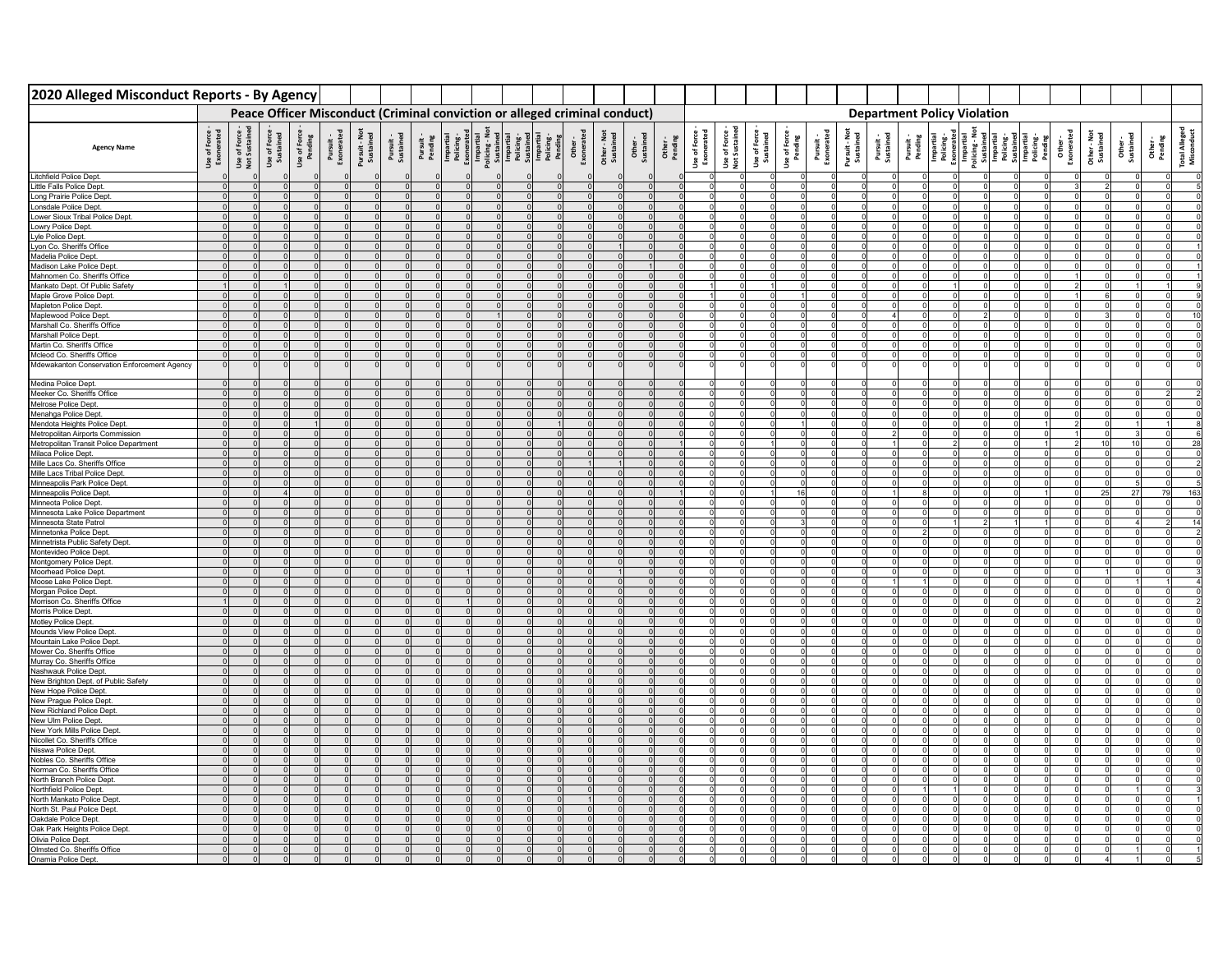| 2020 Alleged Misconduct Reports - By Agency                   |                            |                              |                           |          |  |  |                                                                                                                                                                                                                                                                                                                                                                                                                                                                                            |  |  |  |          |                                                                 |                                  |                         |                         |                            |                                    |  |  |  |  |                                                                                                                                                                                                                                                                                                                                                                                                                                                                     |    |
|---------------------------------------------------------------|----------------------------|------------------------------|---------------------------|----------|--|--|--------------------------------------------------------------------------------------------------------------------------------------------------------------------------------------------------------------------------------------------------------------------------------------------------------------------------------------------------------------------------------------------------------------------------------------------------------------------------------------------|--|--|--|----------|-----------------------------------------------------------------|----------------------------------|-------------------------|-------------------------|----------------------------|------------------------------------|--|--|--|--|---------------------------------------------------------------------------------------------------------------------------------------------------------------------------------------------------------------------------------------------------------------------------------------------------------------------------------------------------------------------------------------------------------------------------------------------------------------------|----|
|                                                               |                            |                              |                           |          |  |  | Peace Officer Misconduct (Criminal conviction or alleged criminal conduct)                                                                                                                                                                                                                                                                                                                                                                                                                 |  |  |  |          |                                                                 |                                  |                         |                         |                            | <b>Department Policy Violation</b> |  |  |  |  |                                                                                                                                                                                                                                                                                                                                                                                                                                                                     |    |
| <b>Agency Name</b>                                            | Use of Force<br>Exonerated | Use of Force<br>Not Sustaine | Use of Force<br>Sustained |          |  |  | $\begin{tabular}{l c c c c c c} \hline & \multicolumn{3}{c}{\textbf{Use of Fove}}\\ \hline \multicolumn{3}{c}{\textbf{Perdive}}\\ \hline \multicolumn{3}{c}{\textbf{Perdive}}\\ \hline \multicolumn{3}{c}{\textbf{Perdive}}\\ \hline \multicolumn{3}{c}{\textbf{Perdive}}\\ \hline \multicolumn{3}{c}{\textbf{Perdive}}\\ \hline \multicolumn{3}{c}{\textbf{Perdive}}\\ \hline \multicolumn{3}{c}{\textbf{Perdive}}\\ \hline \multicolumn{3}{c}{\textbf{Perdive}}\\ \hline \multicolumn{3$ |  |  |  |          | Use of Force -<br>Exonerated<br>Use of Force -<br>Not Sustained | <b>Use of Force</b><br>Sustained | Use of Force<br>Pending | Pursuit -<br>Exonerated | Pursuit - Not<br>Sustained | Pursuit -<br>Sustained             |  |  |  |  | $\begin{tabular}{l c c c c} \multicolumn{3}{l}{\textbf{P}} \multicolumn{3}{l}{\textbf{P}} \multicolumn{3}{l}{\textbf{P}} \multicolumn{3}{l}{\textbf{P}} \multicolumn{3}{l}{\textbf{P}} \multicolumn{3}{l}{\textbf{P}} \multicolumn{3}{l}{\textbf{P}} \multicolumn{3}{l}{\textbf{P}} \multicolumn{3}{l}{\textbf{P}} \multicolumn{3}{l}{\textbf{P}} \multicolumn{3}{l}{\textbf{P}} \multicolumn{3}{l}{\textbf{P}} \multicolumn{3}{l}{\textbf{P}} \multicolumn{3}{l}{$ |    |
| Orono Police Dept.                                            |                            |                              |                           |          |  |  |                                                                                                                                                                                                                                                                                                                                                                                                                                                                                            |  |  |  | $\Omega$ |                                                                 |                                  |                         |                         |                            |                                    |  |  |  |  |                                                                                                                                                                                                                                                                                                                                                                                                                                                                     |    |
| Ortonville Police Dept.                                       |                            |                              |                           | $\Omega$ |  |  |                                                                                                                                                                                                                                                                                                                                                                                                                                                                                            |  |  |  | $\Omega$ |                                                                 |                                  |                         |                         |                            |                                    |  |  |  |  |                                                                                                                                                                                                                                                                                                                                                                                                                                                                     |    |
| Osakis Police Dept.<br>Osseo Police Dept.                     |                            |                              |                           | $\Omega$ |  |  |                                                                                                                                                                                                                                                                                                                                                                                                                                                                                            |  |  |  | $\Omega$ |                                                                 |                                  |                         |                         |                            |                                    |  |  |  |  |                                                                                                                                                                                                                                                                                                                                                                                                                                                                     |    |
| Otter Tail Co. Sheriffs Office                                |                            |                              |                           |          |  |  |                                                                                                                                                                                                                                                                                                                                                                                                                                                                                            |  |  |  |          |                                                                 |                                  |                         |                         |                            |                                    |  |  |  |  |                                                                                                                                                                                                                                                                                                                                                                                                                                                                     |    |
| Owatonna Police Dept.                                         |                            |                              |                           |          |  |  |                                                                                                                                                                                                                                                                                                                                                                                                                                                                                            |  |  |  |          |                                                                 |                                  |                         |                         |                            |                                    |  |  |  |  |                                                                                                                                                                                                                                                                                                                                                                                                                                                                     |    |
| Parkers Prairie Police Dep                                    |                            |                              |                           |          |  |  |                                                                                                                                                                                                                                                                                                                                                                                                                                                                                            |  |  |  |          |                                                                 |                                  |                         |                         |                            |                                    |  |  |  |  |                                                                                                                                                                                                                                                                                                                                                                                                                                                                     |    |
| Park Rapids Police Dept.                                      |                            |                              |                           |          |  |  |                                                                                                                                                                                                                                                                                                                                                                                                                                                                                            |  |  |  |          |                                                                 |                                  |                         |                         |                            |                                    |  |  |  |  |                                                                                                                                                                                                                                                                                                                                                                                                                                                                     |    |
| Paynesville Police Dept.                                      |                            |                              |                           |          |  |  |                                                                                                                                                                                                                                                                                                                                                                                                                                                                                            |  |  |  |          |                                                                 |                                  |                         |                         |                            |                                    |  |  |  |  |                                                                                                                                                                                                                                                                                                                                                                                                                                                                     |    |
| Pelican Rapids Police Dept.<br>Pennington Co. Sheriffs Office |                            |                              |                           |          |  |  |                                                                                                                                                                                                                                                                                                                                                                                                                                                                                            |  |  |  |          |                                                                 |                                  |                         |                         |                            |                                    |  |  |  |  |                                                                                                                                                                                                                                                                                                                                                                                                                                                                     |    |
| Pequot Lakes Police Dept                                      |                            |                              |                           |          |  |  |                                                                                                                                                                                                                                                                                                                                                                                                                                                                                            |  |  |  |          |                                                                 |                                  |                         |                         |                            |                                    |  |  |  |  |                                                                                                                                                                                                                                                                                                                                                                                                                                                                     |    |
| Perham Police Dep                                             |                            |                              |                           |          |  |  |                                                                                                                                                                                                                                                                                                                                                                                                                                                                                            |  |  |  |          |                                                                 |                                  |                         |                         |                            |                                    |  |  |  |  |                                                                                                                                                                                                                                                                                                                                                                                                                                                                     |    |
| Pierz Police Dept                                             |                            |                              |                           |          |  |  |                                                                                                                                                                                                                                                                                                                                                                                                                                                                                            |  |  |  |          |                                                                 |                                  |                         |                         |                            |                                    |  |  |  |  |                                                                                                                                                                                                                                                                                                                                                                                                                                                                     |    |
| Pillager Police Dept                                          |                            |                              |                           |          |  |  |                                                                                                                                                                                                                                                                                                                                                                                                                                                                                            |  |  |  |          |                                                                 |                                  |                         |                         |                            |                                    |  |  |  |  |                                                                                                                                                                                                                                                                                                                                                                                                                                                                     |    |
| Pine Co. Sheriffs Office                                      |                            |                              |                           |          |  |  |                                                                                                                                                                                                                                                                                                                                                                                                                                                                                            |  |  |  |          |                                                                 |                                  |                         |                         |                            |                                    |  |  |  |  |                                                                                                                                                                                                                                                                                                                                                                                                                                                                     |    |
| Pine River Police Dept.                                       |                            |                              |                           |          |  |  |                                                                                                                                                                                                                                                                                                                                                                                                                                                                                            |  |  |  |          |                                                                 |                                  |                         |                         |                            |                                    |  |  |  |  |                                                                                                                                                                                                                                                                                                                                                                                                                                                                     |    |
| Pipestone Co. Sheriffs Office<br>Plainview Police Dept.       |                            |                              |                           |          |  |  |                                                                                                                                                                                                                                                                                                                                                                                                                                                                                            |  |  |  |          |                                                                 |                                  |                         |                         |                            |                                    |  |  |  |  |                                                                                                                                                                                                                                                                                                                                                                                                                                                                     |    |
| Plymouth Police Dept.                                         |                            |                              |                           |          |  |  |                                                                                                                                                                                                                                                                                                                                                                                                                                                                                            |  |  |  |          |                                                                 |                                  |                         |                         |                            |                                    |  |  |  |  |                                                                                                                                                                                                                                                                                                                                                                                                                                                                     |    |
| Polk Co. Sheriffs Office                                      |                            |                              |                           |          |  |  |                                                                                                                                                                                                                                                                                                                                                                                                                                                                                            |  |  |  |          |                                                                 |                                  |                         |                         |                            |                                    |  |  |  |  |                                                                                                                                                                                                                                                                                                                                                                                                                                                                     |    |
| Pope Co. Sheriffs Office                                      |                            |                              |                           |          |  |  |                                                                                                                                                                                                                                                                                                                                                                                                                                                                                            |  |  |  |          |                                                                 |                                  |                         |                         |                            |                                    |  |  |  |  |                                                                                                                                                                                                                                                                                                                                                                                                                                                                     |    |
| Prairie Island Indian Community Police Dept.                  |                            |                              |                           |          |  |  |                                                                                                                                                                                                                                                                                                                                                                                                                                                                                            |  |  |  |          |                                                                 |                                  |                         |                         |                            |                                    |  |  |  |  |                                                                                                                                                                                                                                                                                                                                                                                                                                                                     |    |
| Preston Police Dept.                                          |                            |                              |                           |          |  |  |                                                                                                                                                                                                                                                                                                                                                                                                                                                                                            |  |  |  |          |                                                                 |                                  |                         |                         |                            |                                    |  |  |  |  |                                                                                                                                                                                                                                                                                                                                                                                                                                                                     |    |
| <b>Princeton Police Dept</b><br>Prior Lake Police Dept.       |                            |                              |                           |          |  |  |                                                                                                                                                                                                                                                                                                                                                                                                                                                                                            |  |  |  |          |                                                                 |                                  |                         |                         |                            |                                    |  |  |  |  |                                                                                                                                                                                                                                                                                                                                                                                                                                                                     |    |
| Proctor Police Dept.                                          |                            |                              |                           |          |  |  |                                                                                                                                                                                                                                                                                                                                                                                                                                                                                            |  |  |  |          |                                                                 |                                  |                         |                         |                            |                                    |  |  |  |  |                                                                                                                                                                                                                                                                                                                                                                                                                                                                     |    |
| Ramsey Co. Sheriffs Office                                    |                            |                              |                           |          |  |  |                                                                                                                                                                                                                                                                                                                                                                                                                                                                                            |  |  |  |          |                                                                 |                                  |                         |                         |                            |                                    |  |  |  |  |                                                                                                                                                                                                                                                                                                                                                                                                                                                                     | 29 |
| Ramsey Police Dept.                                           |                            |                              |                           |          |  |  |                                                                                                                                                                                                                                                                                                                                                                                                                                                                                            |  |  |  |          |                                                                 |                                  |                         |                         |                            |                                    |  |  |  |  |                                                                                                                                                                                                                                                                                                                                                                                                                                                                     | 24 |
| Red Lake Co. Sheriffs Office                                  |                            |                              |                           |          |  |  |                                                                                                                                                                                                                                                                                                                                                                                                                                                                                            |  |  |  |          |                                                                 |                                  |                         |                         |                            |                                    |  |  |  |  |                                                                                                                                                                                                                                                                                                                                                                                                                                                                     |    |
| Red Wing Police Dept.<br>Redwood Co. Sheriffs Office          |                            |                              |                           |          |  |  |                                                                                                                                                                                                                                                                                                                                                                                                                                                                                            |  |  |  |          |                                                                 |                                  |                         |                         |                            |                                    |  |  |  |  |                                                                                                                                                                                                                                                                                                                                                                                                                                                                     |    |
| Redwood Falls Police Dep                                      |                            |                              |                           |          |  |  |                                                                                                                                                                                                                                                                                                                                                                                                                                                                                            |  |  |  |          |                                                                 |                                  |                         |                         |                            |                                    |  |  |  |  |                                                                                                                                                                                                                                                                                                                                                                                                                                                                     |    |
| Renville Co. Sheriffs Office                                  |                            |                              |                           |          |  |  |                                                                                                                                                                                                                                                                                                                                                                                                                                                                                            |  |  |  |          |                                                                 |                                  |                         |                         |                            |                                    |  |  |  |  |                                                                                                                                                                                                                                                                                                                                                                                                                                                                     |    |
| Renville Police Dept                                          |                            |                              |                           |          |  |  |                                                                                                                                                                                                                                                                                                                                                                                                                                                                                            |  |  |  |          |                                                                 |                                  |                         |                         |                            |                                    |  |  |  |  |                                                                                                                                                                                                                                                                                                                                                                                                                                                                     |    |
| Rice Co. Sheriffs Office                                      |                            |                              |                           |          |  |  |                                                                                                                                                                                                                                                                                                                                                                                                                                                                                            |  |  |  |          |                                                                 |                                  |                         |                         |                            |                                    |  |  |  |  |                                                                                                                                                                                                                                                                                                                                                                                                                                                                     |    |
| Rice Police Dept.                                             |                            |                              |                           |          |  |  |                                                                                                                                                                                                                                                                                                                                                                                                                                                                                            |  |  |  |          |                                                                 |                                  |                         |                         |                            |                                    |  |  |  |  |                                                                                                                                                                                                                                                                                                                                                                                                                                                                     |    |
| Richfield Police Dept<br>Robbinsdale Police Dept              |                            |                              |                           |          |  |  |                                                                                                                                                                                                                                                                                                                                                                                                                                                                                            |  |  |  |          |                                                                 |                                  |                         |                         |                            |                                    |  |  |  |  |                                                                                                                                                                                                                                                                                                                                                                                                                                                                     |    |
| Rochester Police Dept.                                        |                            |                              |                           |          |  |  |                                                                                                                                                                                                                                                                                                                                                                                                                                                                                            |  |  |  |          |                                                                 |                                  |                         |                         |                            |                                    |  |  |  |  |                                                                                                                                                                                                                                                                                                                                                                                                                                                                     |    |
| Rock Co. Sheriffs Office                                      |                            |                              |                           |          |  |  |                                                                                                                                                                                                                                                                                                                                                                                                                                                                                            |  |  |  |          |                                                                 |                                  |                         |                         |                            |                                    |  |  |  |  |                                                                                                                                                                                                                                                                                                                                                                                                                                                                     |    |
| Rogers Police Dept.                                           |                            |                              |                           |          |  |  |                                                                                                                                                                                                                                                                                                                                                                                                                                                                                            |  |  |  |          |                                                                 |                                  |                         |                         |                            |                                    |  |  |  |  |                                                                                                                                                                                                                                                                                                                                                                                                                                                                     |    |
| Roseau Co. Sheriffs Office<br>Roseau Police Dept.             |                            |                              |                           |          |  |  |                                                                                                                                                                                                                                                                                                                                                                                                                                                                                            |  |  |  |          |                                                                 |                                  |                         |                         |                            |                                    |  |  |  |  |                                                                                                                                                                                                                                                                                                                                                                                                                                                                     |    |
| Rosemount Police Dept                                         |                            |                              |                           |          |  |  |                                                                                                                                                                                                                                                                                                                                                                                                                                                                                            |  |  |  |          |                                                                 |                                  |                         |                         |                            |                                    |  |  |  |  |                                                                                                                                                                                                                                                                                                                                                                                                                                                                     |    |
| Roseville Police Dept.                                        |                            |                              |                           |          |  |  |                                                                                                                                                                                                                                                                                                                                                                                                                                                                                            |  |  |  |          |                                                                 |                                  |                         |                         |                            |                                    |  |  |  |  |                                                                                                                                                                                                                                                                                                                                                                                                                                                                     |    |
| Royalton Police Dept.                                         |                            |                              |                           |          |  |  |                                                                                                                                                                                                                                                                                                                                                                                                                                                                                            |  |  |  |          |                                                                 |                                  |                         |                         |                            |                                    |  |  |  |  |                                                                                                                                                                                                                                                                                                                                                                                                                                                                     |    |
| Rushford Police Dept.                                         |                            |                              |                           |          |  |  |                                                                                                                                                                                                                                                                                                                                                                                                                                                                                            |  |  |  |          |                                                                 |                                  |                         |                         |                            |                                    |  |  |  |  |                                                                                                                                                                                                                                                                                                                                                                                                                                                                     |    |
| Saint Peter Police Dept.                                      |                            |                              |                           |          |  |  |                                                                                                                                                                                                                                                                                                                                                                                                                                                                                            |  |  |  |          |                                                                 |                                  |                         |                         |                            |                                    |  |  |  |  |                                                                                                                                                                                                                                                                                                                                                                                                                                                                     |    |
| Sartell Police Dept.<br>Sauk Centre Police Dept               |                            |                              |                           |          |  |  |                                                                                                                                                                                                                                                                                                                                                                                                                                                                                            |  |  |  |          |                                                                 |                                  |                         |                         |                            |                                    |  |  |  |  |                                                                                                                                                                                                                                                                                                                                                                                                                                                                     |    |
| Sauk Rapids Police Dept                                       |                            |                              |                           |          |  |  |                                                                                                                                                                                                                                                                                                                                                                                                                                                                                            |  |  |  |          |                                                                 |                                  |                         |                         |                            |                                    |  |  |  |  |                                                                                                                                                                                                                                                                                                                                                                                                                                                                     |    |
| Savage Police Dept.                                           |                            |                              |                           |          |  |  |                                                                                                                                                                                                                                                                                                                                                                                                                                                                                            |  |  |  |          |                                                                 |                                  |                         |                         |                            |                                    |  |  |  |  |                                                                                                                                                                                                                                                                                                                                                                                                                                                                     |    |
| Scott Co. Sheriffs Office                                     |                            |                              |                           |          |  |  |                                                                                                                                                                                                                                                                                                                                                                                                                                                                                            |  |  |  |          |                                                                 |                                  |                         |                         |                            |                                    |  |  |  |  |                                                                                                                                                                                                                                                                                                                                                                                                                                                                     |    |
| Sebeka Police Dep                                             |                            |                              |                           |          |  |  |                                                                                                                                                                                                                                                                                                                                                                                                                                                                                            |  |  |  |          |                                                                 |                                  |                         |                         |                            |                                    |  |  |  |  |                                                                                                                                                                                                                                                                                                                                                                                                                                                                     |    |
| Shakopee Police Dept<br>Sherburne Co. Sheriffs Office         |                            |                              |                           |          |  |  |                                                                                                                                                                                                                                                                                                                                                                                                                                                                                            |  |  |  |          |                                                                 |                                  |                         |                         |                            |                                    |  |  |  |  |                                                                                                                                                                                                                                                                                                                                                                                                                                                                     |    |
| Sherburn Welcome Police Dept                                  |                            |                              |                           |          |  |  |                                                                                                                                                                                                                                                                                                                                                                                                                                                                                            |  |  |  |          |                                                                 |                                  |                         |                         |                            |                                    |  |  |  |  |                                                                                                                                                                                                                                                                                                                                                                                                                                                                     |    |
| Sibley Co. Sheriffs Office                                    |                            |                              |                           |          |  |  |                                                                                                                                                                                                                                                                                                                                                                                                                                                                                            |  |  |  |          |                                                                 |                                  |                         |                         |                            |                                    |  |  |  |  |                                                                                                                                                                                                                                                                                                                                                                                                                                                                     |    |
| Silver Bay Police Dept.                                       |                            |                              |                           |          |  |  |                                                                                                                                                                                                                                                                                                                                                                                                                                                                                            |  |  |  |          |                                                                 |                                  |                         |                         |                            |                                    |  |  |  |  |                                                                                                                                                                                                                                                                                                                                                                                                                                                                     |    |
| Slayton Police Dept.                                          |                            |                              |                           |          |  |  |                                                                                                                                                                                                                                                                                                                                                                                                                                                                                            |  |  |  |          |                                                                 |                                  |                         |                         |                            |                                    |  |  |  |  |                                                                                                                                                                                                                                                                                                                                                                                                                                                                     |    |
| Sleepy Eye Police Dept<br>South Lake Minnetonka Police Dept.  |                            |                              |                           |          |  |  |                                                                                                                                                                                                                                                                                                                                                                                                                                                                                            |  |  |  |          |                                                                 |                                  |                         |                         |                            |                                    |  |  |  |  |                                                                                                                                                                                                                                                                                                                                                                                                                                                                     |    |
| South St. Paul Police Dept                                    |                            |                              |                           |          |  |  |                                                                                                                                                                                                                                                                                                                                                                                                                                                                                            |  |  |  |          |                                                                 |                                  |                         |                         |                            |                                    |  |  |  |  |                                                                                                                                                                                                                                                                                                                                                                                                                                                                     |    |
| Springfield Police Dept                                       |                            |                              |                           |          |  |  |                                                                                                                                                                                                                                                                                                                                                                                                                                                                                            |  |  |  |          |                                                                 |                                  |                         |                         |                            |                                    |  |  |  |  |                                                                                                                                                                                                                                                                                                                                                                                                                                                                     |    |
| Spring Grove Police Dept                                      |                            |                              |                           |          |  |  |                                                                                                                                                                                                                                                                                                                                                                                                                                                                                            |  |  |  |          |                                                                 |                                  |                         |                         |                            |                                    |  |  |  |  |                                                                                                                                                                                                                                                                                                                                                                                                                                                                     |    |
| Spring Lake Park Police Dept.                                 |                            |                              |                           |          |  |  |                                                                                                                                                                                                                                                                                                                                                                                                                                                                                            |  |  |  |          |                                                                 |                                  |                         |                         |                            |                                    |  |  |  |  |                                                                                                                                                                                                                                                                                                                                                                                                                                                                     |    |
| St. Anthony Police Dept.                                      |                            |                              |                           |          |  |  |                                                                                                                                                                                                                                                                                                                                                                                                                                                                                            |  |  |  |          |                                                                 |                                  |                         |                         |                            |                                    |  |  |  |  |                                                                                                                                                                                                                                                                                                                                                                                                                                                                     |    |
| St. Charles Police Dept.<br>St. Cloud Police Dept.            |                            |                              |                           |          |  |  |                                                                                                                                                                                                                                                                                                                                                                                                                                                                                            |  |  |  |          |                                                                 |                                  |                         |                         |                            |                                    |  |  |  |  |                                                                                                                                                                                                                                                                                                                                                                                                                                                                     |    |